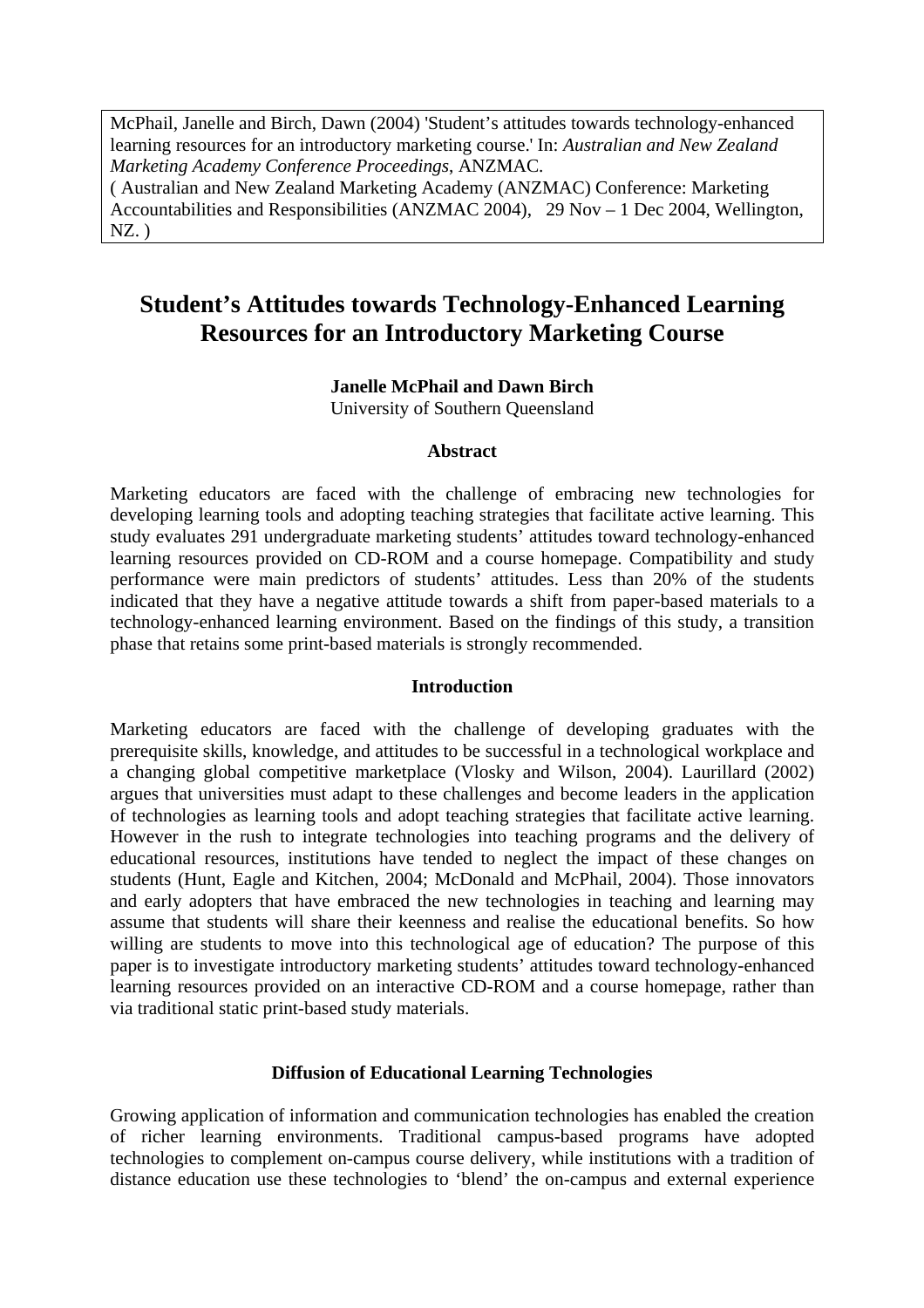(McDonald and McPhail, 2004). Many campus-based programs are now supporting lectures and tutorials with multiple technologies including computers, CD-ROMs, e-mail, discussion forums, chat rooms and video/audio conferencing. As distance education moves from second to third generation models (Eastman and Owens Swift, 2001), printed material, audiocassettes and videocassettes are also being replaced with multiple technologies. Static print-based study materials are being housed on CD-ROM or online. However, the diffusion of these technologies is hindered by the limited number of technology-competent staff, as well as limited financial resources and development time McCorkle, Alexander and Reardon (2001). Incorporating these multiple technologies into programs assumes that students can access the requisite hardware, and are both competent and willing to use these technologies to facilitate their learning process. McCorkle, Alexander and Reardon (2001) describe students who are confident in the technological environment as 'techno-savvy' (i.e. innovators/early adopters), and those who resist technology as having symptoms of 'techno-phobia' (i.e. late majority/laggards). The acceptance of these technologies by students may depend on how well the change process is managed, students' approach to learning, previous technology experience, as well as demographic and psychographic variables (Hunt, Eagle and Kitchen, 2004). Findings from research conducted in New Zealand indicated that the main driving factor to adopt a technology-based teaching approach by students was a positive attitude to information technology (Hunt, Eagle and Kitchen, 2004).

# **Case Study – an Undergraduate Introductory Marketing Course**

The course that is the focus of this case study is a core course within the Bachelor of Business program, and is also undertaken as an elective by students from other Faculties. This is the first marketing course at the University of Southern Queensland to replace static printedbased study materials with a more integrated and interactive approach that delivers learning resources on CD-ROM and the course homepage via WebCT. The CD-ROM contains hyperlinked resources, including a study schedule, course information, enhanced study modules, lecture presentations, interactive diagrams, quizzes, crosswords and review questions. Further, the CD-ROM allows easy access to external websites and other relevant resources. The course homepage provides access to current course information, such as discussion topics, updated lecture presentations, and recent articles. On-campus students also attend lectures and tutorials.

In semester one, students received both print-based study materials and the CD-ROM, and had access to the course homepage. However from semester two, only a small printed introductory booklet will be provided to students with all other study materials and resources housed on CD-ROM and the course homepage. Thus the purpose of this paper is to examine students' beliefs and attitudes towards learning resources provided only on CD-ROM and the course homepage. The model developed to test the relationship between beliefs and attitude is outlined in the next section.

# **Model Development**

The model developed for this study is grounded in the theory of reasoned action (Fishbein and Ajzen, 1975). The dependent variable*, attitude towards learning resources provided only on CD ROM and the course homepage*, refers to the degree to which students indicate a favourable or unfavourable evaluation of the enhanced learning resources (Dabholkar and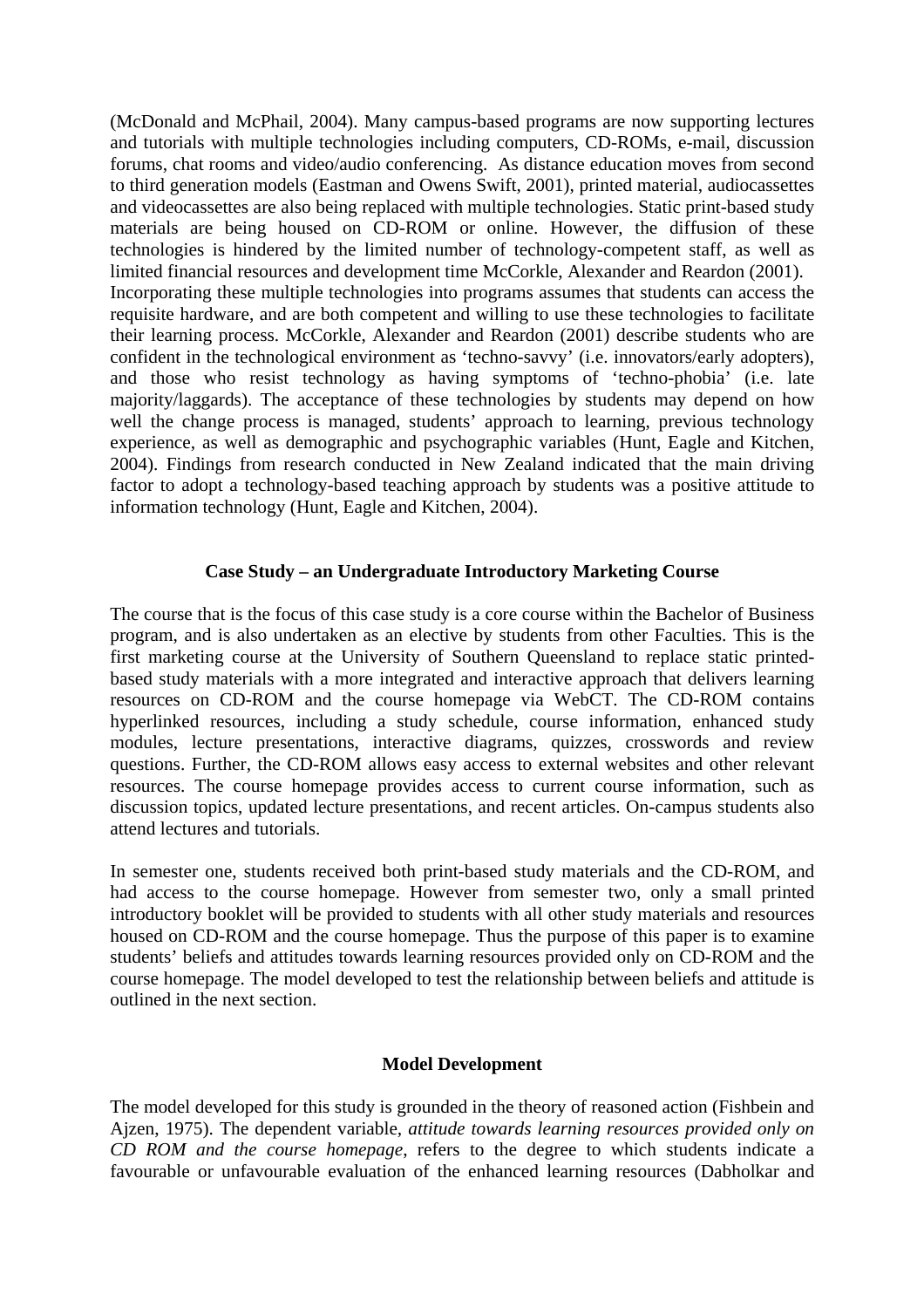Bagozzi, 2002; Davis, Bagozzi and Warshaw, 1989). Students' attitudes are based on an underlying belief structure that may or may not be influenced by direct experience. Further, related technology experience may also facilitate the development of students' beliefs and attitudes. The important independent belief variables included in this study were drawn from the literature that examines the diffusion of new technologies into consumer and business environments.

Central to the diffusion of new innovations is the user's perceptions of how useful, easy to use, and compatible the innovation is, and how risky the innovation is to use. *Perceived usefulness* and *perceived ease of use* are core variables in the Technology Acceptance Model (TAM) (Davis, Bagozzi and Warshaw, 1989), and in the context of this study we propose that these two variables will have a positive influence on students' attitude. Further, the more *compatible* (Moore and Benbasat, 1995) the enhanced learning resources are with students' current approach to study, the more positive their attitude will be toward using these resources. However, their *study performance or perceived risk* (Laroche et al., 2004), that is the uncertainty and consequences associated with studying in this new environment is only expected to have a mild positive influence on the attitude of students toward the enhanced learning resources.

The final variable in the model is *capability* or *self-efficacy*, which in the context of this study refers to a belief in one's perceived ability and confidence to successfully perform specific study tasks using the CD-ROM and course homepage. Past research has demonstrated that confidence in one's computer-related abilities and knowledge can be expected to form a base for students' judgment about how easy or difficult it may be to study in this environment (Bandura, 1977; Venkatesh, 2000). We therefore propose that students will have the ability and confidence to study in the enhanced learning environment, and thus *capability* will have a positive influence on attitude.

The independent variables selected for this study are grounded in the literature and provide a sound base for this exploratory study. The next section briefly outlines the research method followed by the results of the study.

# **Research Method**

The variables included in the model are provided in Table 1, along with the number of items developed to measure each variable. Based on research conducted by McPhail and McDonald (2004) and the literature in the respective areas, the scale items were constructed and pilot tested on a number of academics and a small cohort of students. The questionnaire was administered online to all external students (with two reminder emails) and self-administered to on-campus students in the Introductory Marketing lecture in week four. Students that were not present at the lecture were asked to complete the questionnaire in a subsequent tutorial.

# **Research Findings and Discussion**

Two hundred and ninety one students (44%) responded, comprising 191 (75%) on-campus students and 100 (25%) external students. On-campus students were younger on average with 76% in the 17-20 age group, and with equal numbers of males and females. The external students were older with 32% of respondents in the 21-25 age group, followed by 33% (26-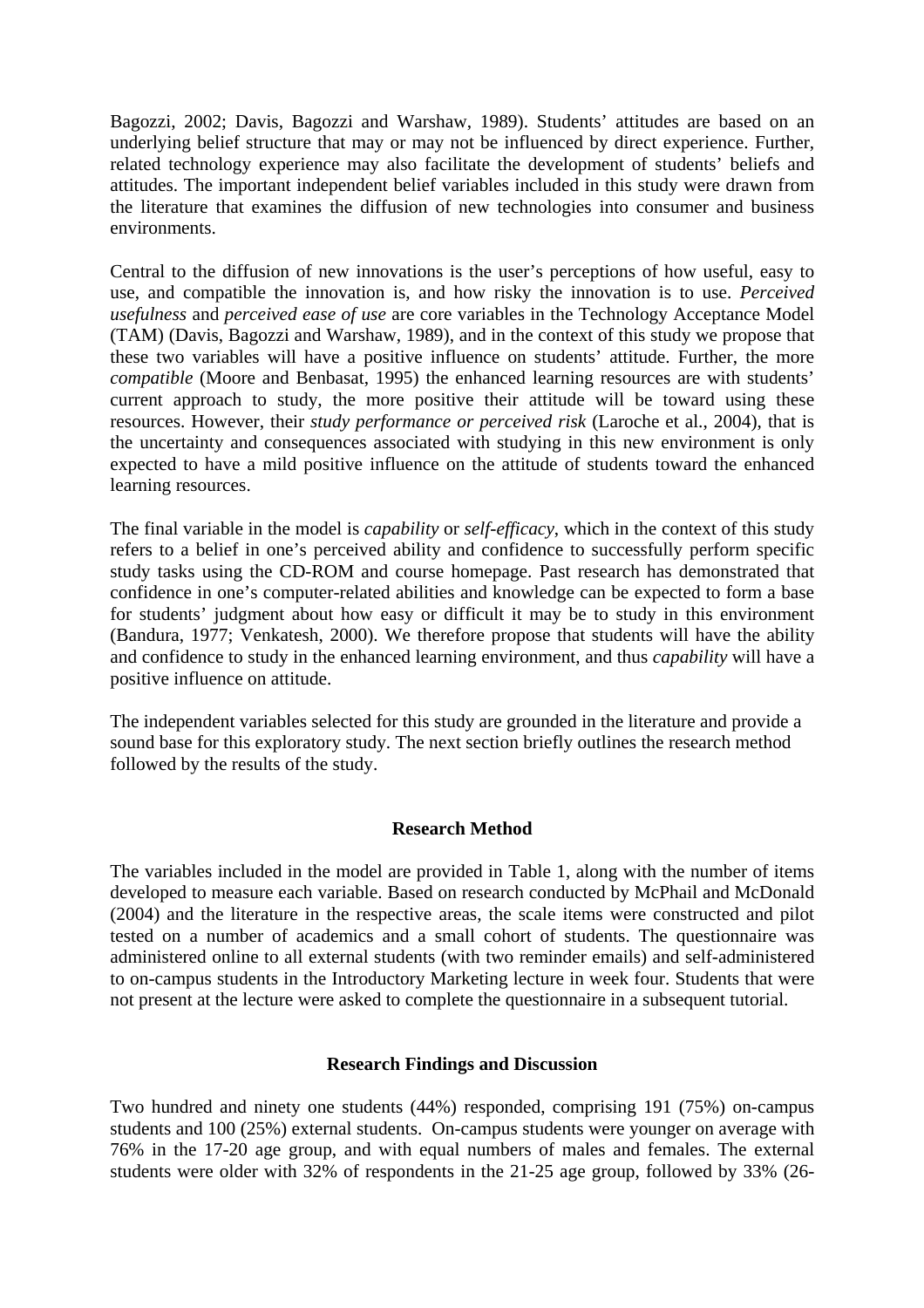30) and 9% (31-35), and 75% were female. Most (97%) of the on-campus students were enrolled full-time, while 75% of external students were enrolled part-time. Of the students that responded, 75% of on-campus students were in their first semester of their degree program, while only 35% of externals were in their first semester, with a further 35% having completed less than six courses in their degree program.

A series of questions assisted in profiling the students' use of and ability to use various technologies. On average, on-campus students used a computer 29 hours per week and external students 47 hours per week. On average, on-campus and external students considered their ability to use a computer for word processing and conducting Internet searches to be good to excellent, studying from a CD-ROM to be fair to good, using the course homepage to be good, and studying in an online environment to be fair. At this early stage of the semester, students had used the course CD-ROM one-three times on average, with usage rate for external students being slightly higher.

Prior to further analysis, aggregate scales were formed for each variable, with the exception of the variable *capability* as it was measured with only one item. A summary of the scales are provided in Table 1, including correlations, means and standard deviations. All items were measured on a five-point Likert scale with the exception of *attitude towards learning resources provided only on CD-ROM and the course homepage* where a seven-point semantic differential scale was used.

| <b>Model variables</b>                                           | A                    | В                    |          |          | E    | <b>Mean</b>  | <b>SD</b>    | <b>Items</b>  |
|------------------------------------------------------------------|----------------------|----------------------|----------|----------|------|--------------|--------------|---------------|
| $\Lambda$ . Attitude $a$                                         |                      |                      |          |          |      | 4.78         | 1.38         | 4             |
| <b>B.</b> Compatibility                                          | $.558**$             |                      |          |          |      | 2.89         | 0.99         | $\mathcal{L}$ |
| C. Study performance<br><b>D.</b> Capability (self-<br>efficacy) | $.594**$<br>$.386**$ | $.662**$<br>$.584**$ | $.611**$ |          |      | 3.38<br>3.41 | 0.70<br>0.97 | 4             |
| <b>E.</b> Perceived ease of use                                  | $.573**$             | $.594**$             | $.744**$ | .629**   |      | 3.53         | 0.80         | $\mathcal{L}$ |
| <b>F.</b> Perceived usefulness                                   | .593**               | $.653**$             | $.778**$ | $.631**$ | .806 | 3.39         | 0.84         | 2             |

**Table: 1: Descriptive Statistics and Correlations Between Measured Variables** 

\*p< .05. \*\*p< 01. (a) a 7 point Semantic Differential scale – bipolar adjectives; 1 bad; 7 good; (b) All other scales measures on a 5 point Likert scale 1- strongly disagree; 5 strongly agree (c)  $SD =$  standard deviation

The relationship between the five independent variables in the model and *attitude towards learning resources provided only on CD-ROM and the course homepage* were investigated using a multiple regression analysis (Table 2). The finding for the combined on-campus and external student model indicates that 43% (adjusted  $R^2$ ) of attitude can be explained by the five independent variables in the model. For the on-campus student model the adjusted  $R^2$ was 0.38 (38%), and for the external student model the adjusted  $R^2$  was 0.50 (50%). The main predictors of attitude across all three models were *compatibility* and *study performance*. These findings indicate that students who like to study directly from a computer screen and use the CD-ROM and course homepage are more likely to have a favourable attitude towards learning resources provided only on CD-ROM and the course homepage. These results support previous research findings (Hunt, Eagle and Kitchen, 2004; McPhail and McDonald, 2004). The mean for *compatibility* was 2.98, with 36% of on-campus and 41% of external students somewhat and strongly agreeing with the compatibility statements. In terms of *study performance*, if students reported that the technology-enhanced learning resources provide more study support, allow them to study more efficiently, the hyperlinks within the CD-ROM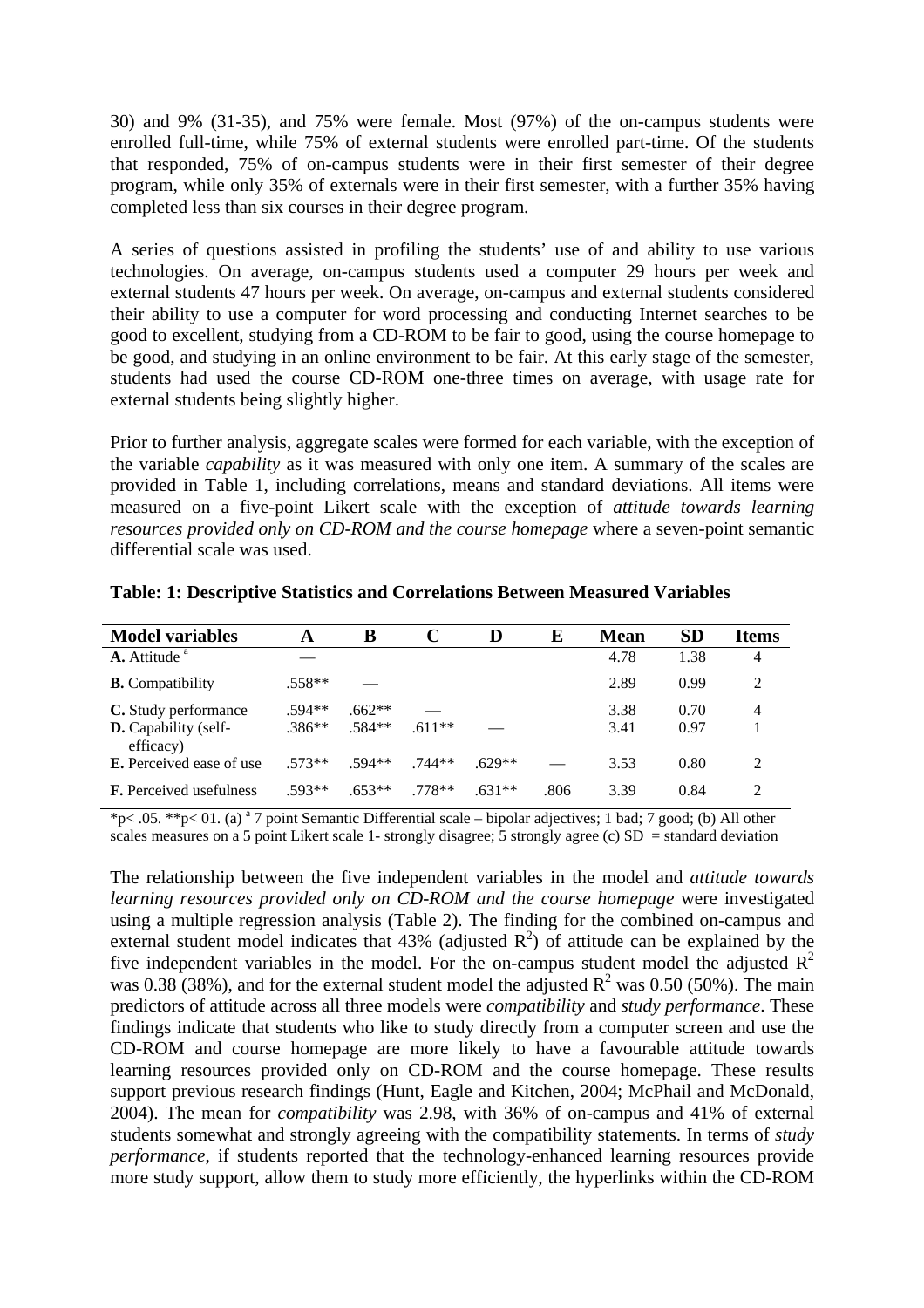enhance their learning experience, and the learning environment is not perceived as overwhelming, then students have a more favourable attitude towards the technology-based learning resources. On average, 56% of all respondents perceived that the technology-based learning resources would enhance their study performance.

| <b>Independent Variable</b>    | <b>Unstandardised</b><br><b>Coefficient</b><br><b>ONC &amp; EXT</b> | <b>Standardised</b><br>Coefficient<br>ONC & EXT | <b>Unstandardised</b><br>Coefficient<br><b>ONC</b> | <b>Standardised</b><br>Coefficient<br><b>ONC</b> | <b>Unstandardised</b><br>Coefficient<br><b>EXT</b> | <b>Standardised</b><br><b>Coefficient</b><br><b>EXT</b> |
|--------------------------------|---------------------------------------------------------------------|-------------------------------------------------|----------------------------------------------------|--------------------------------------------------|----------------------------------------------------|---------------------------------------------------------|
| Compatibility                  | 0.35                                                                | $0.25**$                                        | 0.27                                               | $0.21**$                                         | 0.49                                               | $0.33**$                                                |
| Study performance              | 0.45                                                                | $0.23**$                                        | 0.32                                               | $0.17*$                                          | 0.57                                               | $0.27*$                                                 |
| Capability (self-<br>efficacy) | $-0.19$                                                             | $-0.14**$                                       | ns                                                 | ns                                               | $-0.31$                                            | $-0.17*$                                                |
| Perceived ease of use          | 0.31                                                                | $0.18**$                                        | 0.34                                               | $0.22**$                                         | ns                                                 | ns                                                      |
| Perceived usefulness           | 0.32                                                                | $0.19**$                                        | ns                                                 | ns                                               | ns                                                 | ns                                                      |

**Table 2: Regression Coefficients of Independent Variables in the Technology-Enhanced Learning Resource Model: On-Campus and External Students** 

\*\*  $p < 0.05$ ; \*  $p < 0.10$ 

The final three variables were significant in the combined model, however *capability*, that is the confidence a student feels in their ability to manage in the enhanced learning environment was only significant in the external student model, while *perceived ease of use* was only significant in the on-campus student model. The unique contribution of each of the final three variables in the combined model was marginal, while in both the on-campus and external models two of the variables were not significant.

The research findings from this study provide the first step in understanding marketing students' attitudes towards technology-enhanced learning resources. Overall students reported that they had a neutral to slightly positive attitude ( $\mu = 4.78$ ). However further analysis revealed that approximately 65% of students had a slightly positive to extremely positive attitude towards the learning resources provided only on CD- ROM and the course homepage. Our results also indicate that a small group of on-campus (12%) and external students (19%) reported some degree of negative attitude toward the move from static-print based materials to a combination of CD-ROM and course homepage. This result could be expected as resistance is one of the outcomes to change of habit (Ram and Sheth, 1989). Some students may prefer the print-based materials as they are more aligned with their current study habit of adding notes and highlighting important sections. Further having spent many hours in front of a computer screen at work, external students prefer to limit any further use of a computer to assignment work only. To assist these students to adapt to the change to technology-based resources, there is a need to provide some printed study materials during the transition stage.

# **Limitations and Direction for Future Research**

The model developed for this study explained a modest 43% of attitude. Hence, other variables should be considered so as to gain a more informed view of the main drivers of attitude for both on-campus and external students. Other situational variables, such as the time taken by students to print-out materials, students' access to suitable computer equipment, and limited flexibility of electronic resources across study locations should be investigated. To strengthen the measurement of some variables in the model, additional items should also be developed. Further, the findings of this study reflect the students' beliefs and attitudes early in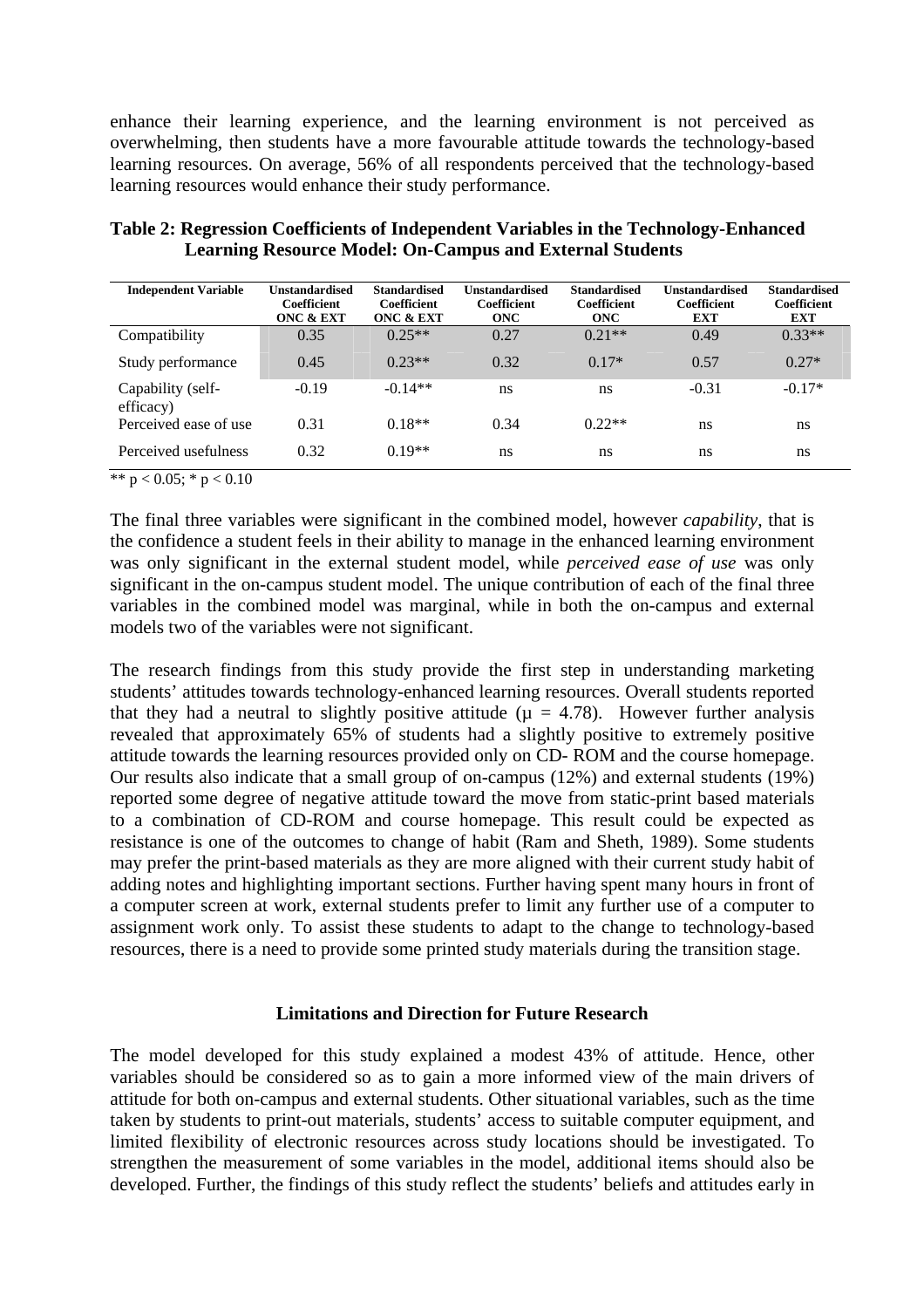the semester, and thus after further use of the technology-enhanced learning resources results could be more favourable.

#### **References**

Bandura, A., 1977. Self-Efficacy: Towards a Unifying Theory of Behavioral Change. Psychological Review. 84, 191-215.

Dabholkar, P. A., and Bagozzi, R. P., 2002. An Attitudinal Model of Technology-Based Self Service: Moderating Effects of Consumer Traits and Situational Factors. Journal of the Academy of Marketing Science. 30(3), 184-201.

Davis, F. D., Bagozzi, R. P., and Warshaw, P. R., 1989. User Acceptance of Computer Technology: A Comparison of Two Theoretical Models. Management Science. 35(8), 982- 1003.

Eastman, J. K. and Owens Swift, C. 2001. New Horizons in Distance Education: The Online learner-Centered Marketing Class. Journal of Marketing Education. 23(1), 25-34.

Fishbein, M., and Ajzen, I., 1975. Belief, Attitude, Intention and Behaviour: An Introduction to Theory and Research, Reading Massachusetts: Addison-Wesley.

Hunt, L., Eagle, L., and Kitchen, P., 2004. Balancing Marketing Education and Information Technology: Matching Needs or Needing a Better Match? Journal of Marketing Education. 26(1), 75-88.

Laroche, M., McDougall, G. H. G., Bergeron, J., and Yang, Z., 2004. Exploring How Intangibility Affects Perceived Risk. Journal of Service Research. 6(4), 373-389.

Laurillard, D. 2002. Rethinking University Teaching: A Conversational Framework for the Effective Use of Learning Technologies, London: Routledge Falmer.

McCorkle, D. E., Alexander, J. F., and Reardon, J., 2001. Integrating Business Technology and Marketing Education: Enhancing the Diffusion Process through Technology Champions. Journal of Marketing Education. 23(1), 16-24.

McDonald, J., and McPhail, J. D., 2004. Students' Satisfaction with a Hybrid Course Offering: An Australian Case Study. Proceedings of the International Conference on Computers in Education. Melbourne, Australia, (in press).

McPhail, J. D., and McDonald, J., 2004. Predicting Undergraduate Students' Acceptance and Use of Learning Resources on CD-ROM: Test of an Extended Technology Acceptance Model. In Ogunmokun, G., Gabbay, R., and McPhail, J. D. (Eds.). Proceedings of the Academy of World Business Marketing and Management Development Conference. Gold Coast, Australia, 1 (1), 148-157.

Moore, G. C., and Benbasat, I., 1995. Integrating Diffusion of Innovations and Theory of Reasoned Action Models to Predict Utilization of Information Technology by End-Users. In